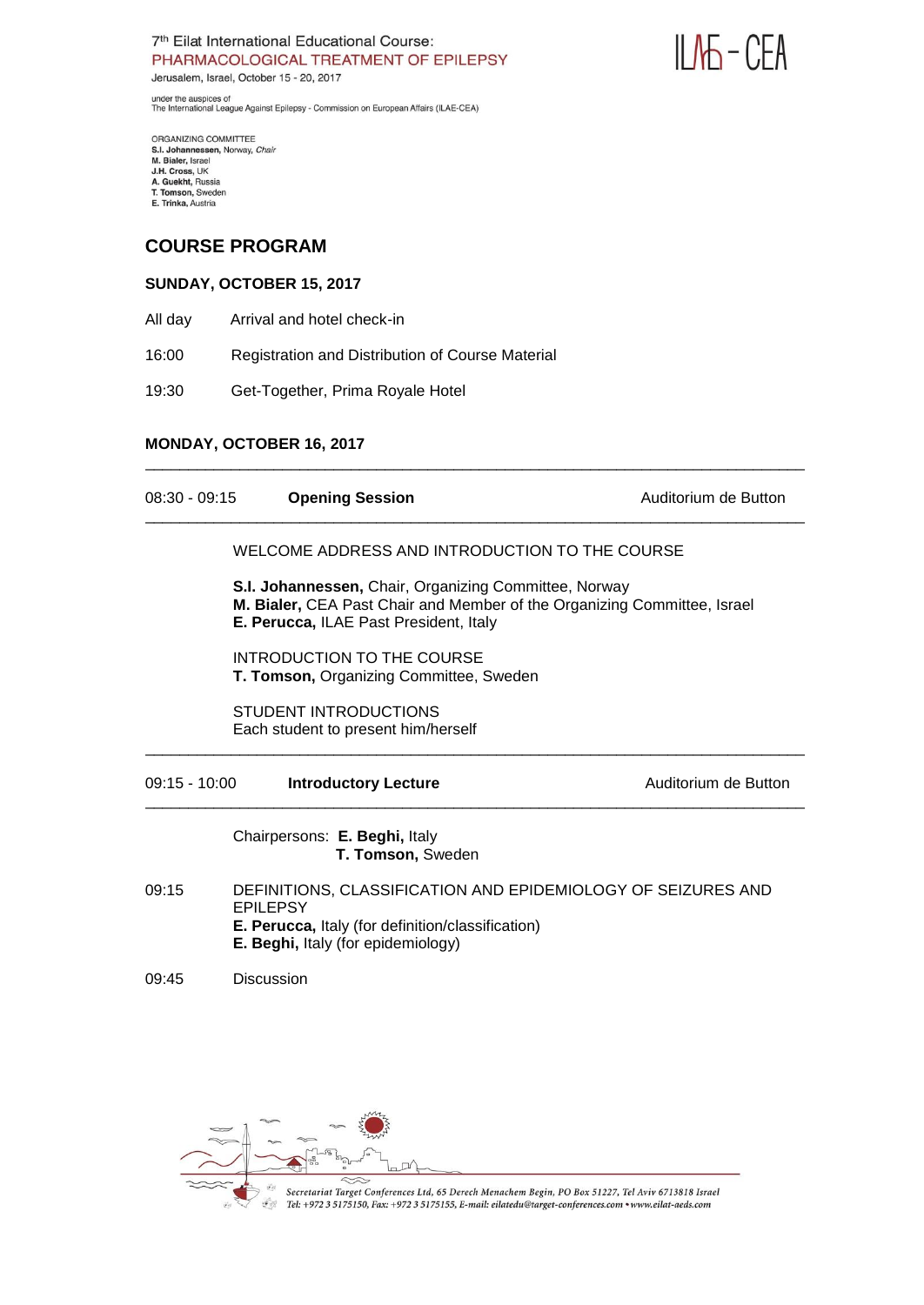

under the auspices of<br>The International League Against Epilepsy - Commission on European Affairs (ILAE-CEA)

ORGANIZING COMMITTEE<br>S.I. Johannessen, Norway, *Chair*<br>M. Bialer, Israel<br>J.H. Cross, UK<br>A. Guekht, Russia<br>T. Tomson, Sweden<br>E. Trinka, Austria

#### **MONDAY, OCTOBER 16, 2017 (continued)**

| $10:00 - 12:15$ | Session I:<br>THE PHARMACOLOGY OF AEDS                                                                                           | Auditorium de Button |
|-----------------|----------------------------------------------------------------------------------------------------------------------------------|----------------------|
|                 | Chairpersons: E. Perucca, Italy<br>C. Johannessen Landmark, Norway                                                               |                      |
| 10:00           | ANTISEIZURE MEDICINES: MECHANISMS OF ACTION AND RATIONAL<br><b>POLYPHARMACY</b><br>H.S. White, USA                               |                      |
| 10:45           | Discussion                                                                                                                       |                      |
| 11:00           | Coffee Break                                                                                                                     |                      |
| 11:30           | EXPERIMENTAL MODELS FOR THE DISCOVERY AND TESTING OF AED<br>H.S. White, USA                                                      |                      |
| 12:00           | <b>Discussion</b>                                                                                                                |                      |
| 12:15 - 15:30   | Session II:<br><b>PHARMACOKINETICS AND</b><br><b>THERAPEUTIC DRUG MONITORING</b>                                                 | Auditorium de Button |
|                 | Chairpersons: M. Bialer, Israel<br>E. Perucca, Italy                                                                             |                      |
| 12:15           | BASIC PRINCIPLES OF PHARMACOKINETICS, WITH CLINICAL EXAMPLES<br>M. Bialer, Israel                                                |                      |
| 12:45           | <b>Discussion</b>                                                                                                                |                      |
| 13:00           | <b>Light Lunch</b>                                                                                                               |                      |
| 14:00           | PHARMACOKINETIC VARIABILITY OF AEDS IN SPECIAL PATIENT<br>POPULATIONS, WITH CLINICAL EXAMPLES<br>C. Johannessen Landmark, Norway |                      |
| 14:30           | <b>Discussion</b>                                                                                                                |                      |
| 14:45           | IMPLEMENTATION OF THERAPEUTIC DRUG MONITORING IN AED<br>THERAPY, WITH CLINICAL EXAMPLES<br>S.I. Johannessen, Norway              |                      |
| 15:15           | <b>Discussion</b>                                                                                                                |                      |

\_\_\_\_\_\_\_\_\_\_\_\_\_\_\_\_\_\_\_\_\_\_\_\_\_\_\_\_\_\_\_\_\_\_\_\_\_\_\_\_\_\_\_\_\_\_\_\_\_\_\_\_\_\_\_\_\_\_\_\_\_\_\_\_\_\_\_\_\_\_\_\_\_\_\_\_\_

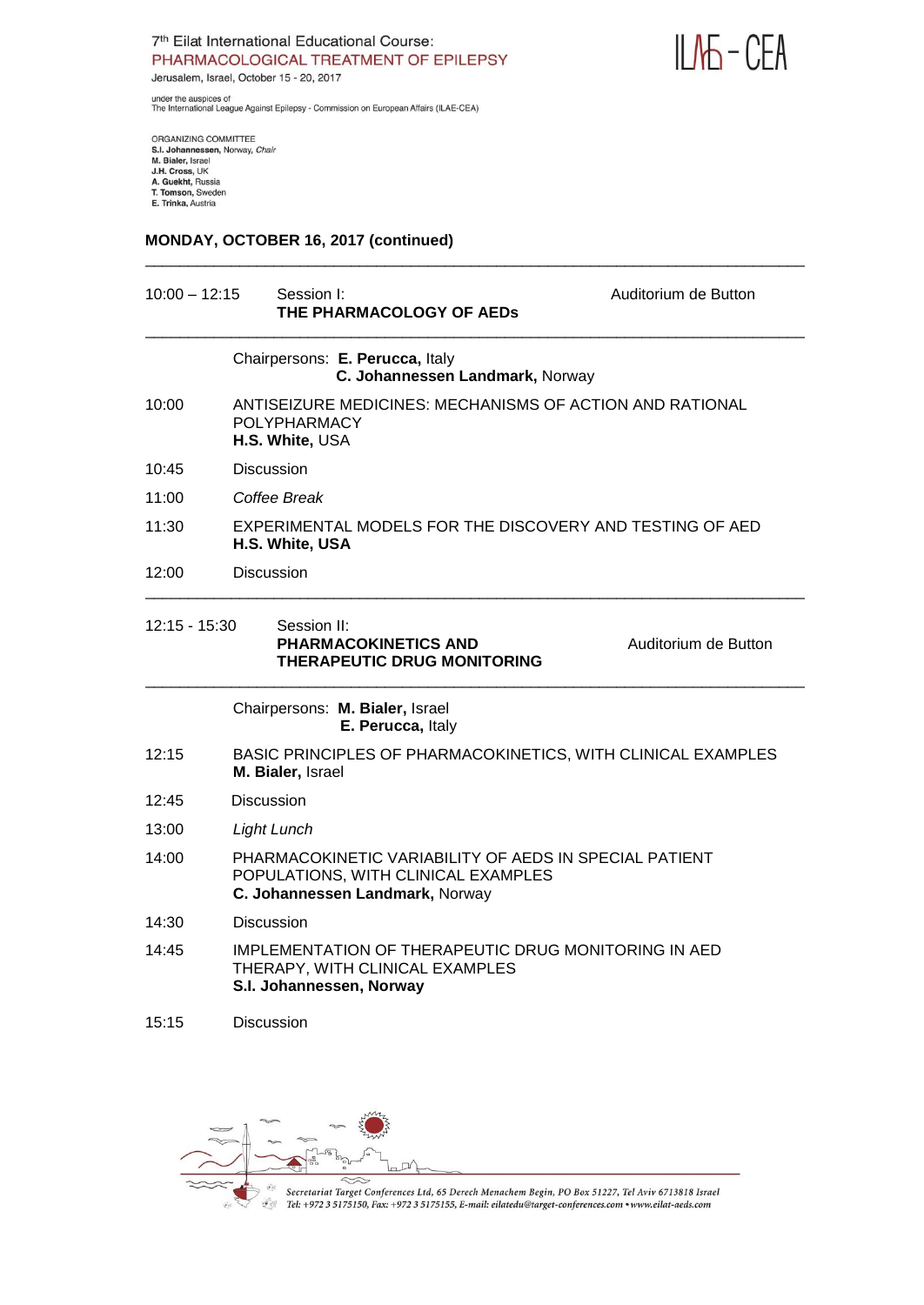

under the auspices of<br>The International League Against Epilepsy - Commission on European Affairs (ILAE-CEA)

ORGANIZING COMMITTEE S.I. Johannessen, Norway, Chair M. Bialer, Israel J.H. Cross, UK A. Guekht, Russia<br>T. Tomson, Sweden E. Trinka, Austria

#### **MONDAY, OCTOBER 16, 2017 (continued)**

15:30 *Coffee Break*

| 16:00 - 17:00 POSTER PRESENTATIONS I<br>5 minutes each | Auditorium de Button |
|--------------------------------------------------------|----------------------|
|                                                        |                      |

\_\_\_\_\_\_\_\_\_\_\_\_\_\_\_\_\_\_\_\_\_\_\_\_\_\_\_\_\_\_\_\_\_\_\_\_\_\_\_\_\_\_\_\_\_\_\_\_\_\_\_\_\_\_\_\_\_\_\_\_\_\_\_\_\_\_\_\_\_\_\_\_\_\_\_\_

19:30 *Dinner*

# **TUESDAY, OCTOBER 17, 2017**

|       | $08:30 - 10:15$ Session III:<br><b>DRUG INTERACTIONS</b>   | Auditorium de Button |
|-------|------------------------------------------------------------|----------------------|
|       | Chairpersons: M. Bialer, Israel<br>H.S. White, USA         |                      |
| 08:30 | MECHANISMS AND PREDICTIONS OF PHARMACOKINETIC INTERACTIONS |                      |

- 08:30MECHANISMS AND PREDICTIONS OF PHARMACOKINETIC INTERACTIONS OF AEDS –THEORETICAL ASPECTS **R.H. Levy,** USA
- 09:15 Discussion
- 09:30 CLINICALLY RELEVANT DRUG INTERACTIONS, WITH EXAMPLES  **R.H. Levy,** USA
- 10:00 Discussion
- 10:15 *Coffee Break*

10:45 - 12:15 **CLINICAL CASES: DRUG INTERACTIONS I** Auditorium de Button, **(IN GROUPS)** & Fostel Room \_\_\_\_\_\_\_\_\_\_\_\_\_\_\_\_\_\_\_\_\_\_\_\_\_\_\_\_\_\_\_\_\_\_\_\_\_\_\_\_\_\_\_\_\_\_\_\_\_\_\_\_\_\_\_\_\_\_\_\_\_\_\_\_\_\_\_\_\_\_\_\_\_\_\_\_\_

\_\_\_\_\_\_\_\_\_\_\_\_\_\_\_\_\_\_\_\_\_\_\_\_\_\_\_\_\_\_\_\_\_\_\_\_\_\_\_\_\_\_\_\_\_\_\_\_\_\_\_\_\_\_\_\_\_\_\_\_\_\_\_\_\_\_\_\_\_\_\_\_\_\_\_\_\_

Tutors: **M. Bialer,** Israel, **S. I. Johannessen,** Norway, **C. Johannessen Landmark,** Norway, **R.H Levy**, USA**, E. Perucca,** Italy, **T. Tomson,** Sweden

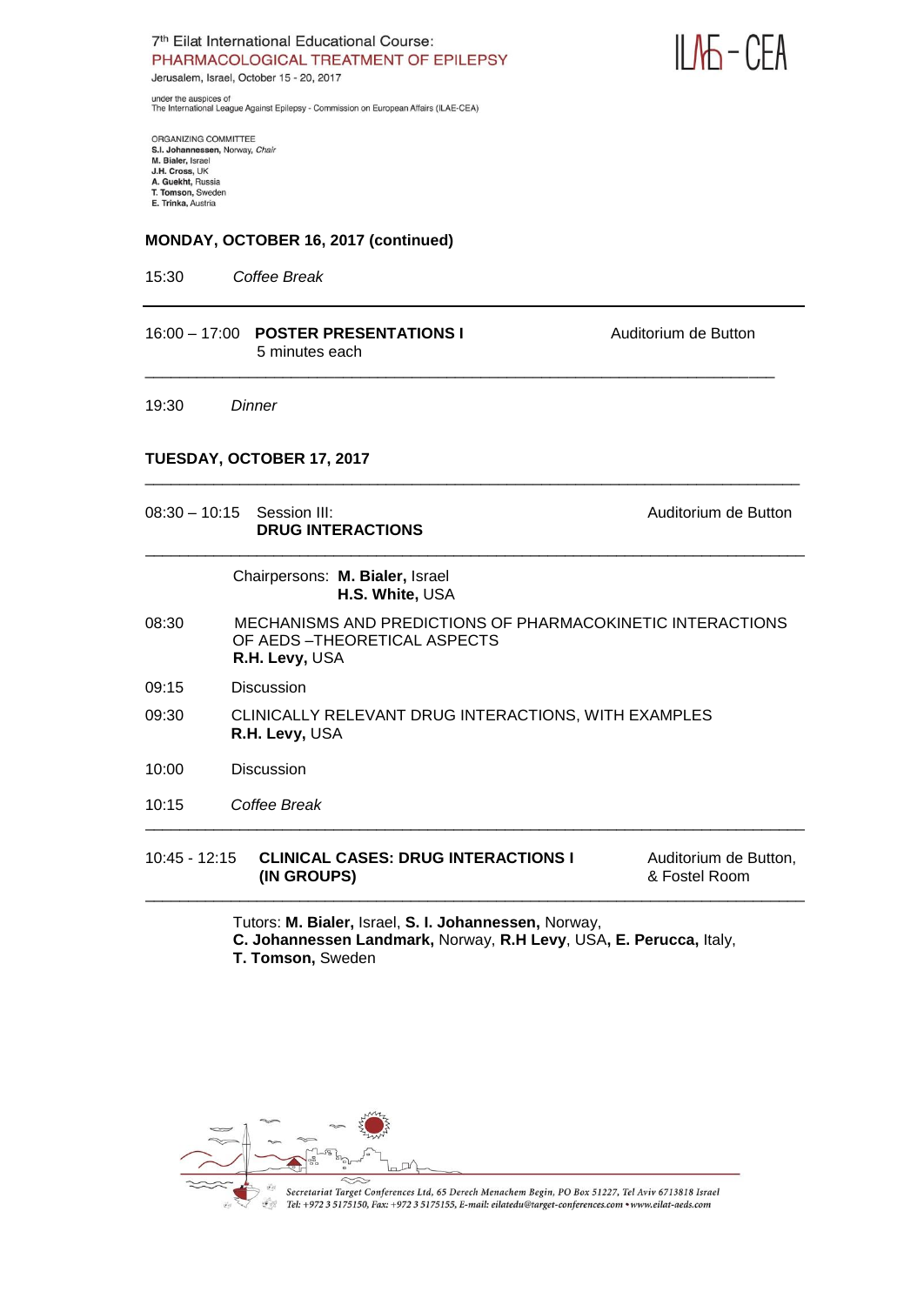

under the auspices of<br>The International League Against Epilepsy - Commission on European Affairs (ILAE-CEA)

ORGANIZING COMMITTEE<br>S.I. Johannessen, Norway, *Chair*<br>M. Bialer, Israel<br>J.H. Cross, UK A. Guekht, Russia<br>T. Tomson, Sweden E. Trinka, Austria

# **TUESDAY, OCTOBER 17, 2017 (Continued)**

12:15 *Light Lunch*

| 5 minutes each                                             | Auditorium de Button                                    |
|------------------------------------------------------------|---------------------------------------------------------|
|                                                            |                                                         |
| <b>CLINICAL CASES: DRUG INTERACTIONS II</b><br>(IN GROUPS) | Auditorium de Button,<br>& Fostel Room                  |
|                                                            | $13:15 - 14:15$ POSTER PRESENTATIONS II<br>Coffee Break |

\_\_\_\_\_\_\_\_\_\_\_\_\_\_\_\_\_\_\_\_\_\_\_\_\_\_\_\_\_\_\_\_\_\_\_\_\_\_\_\_\_\_\_\_\_\_\_\_\_\_\_\_\_\_\_\_\_\_\_\_\_\_\_\_\_\_\_\_\_\_\_\_\_\_\_\_\_

Tutors :**M. Bialer,** Israel, **S.I. Johannessen,** Norway, **C. Johannessen Landmark,** Norway, **R.H. Levy,** USA**, E. Perucca,** Italy, **T. Tomson,** Sweden

- 16:15 THE PLACE OF CANNABINOIDS IN CURRENT EPILEPSY THERAPY  **R. Mechoulam**, Israel
- 17:00 Discussion

#### 19:30 *Dinner*

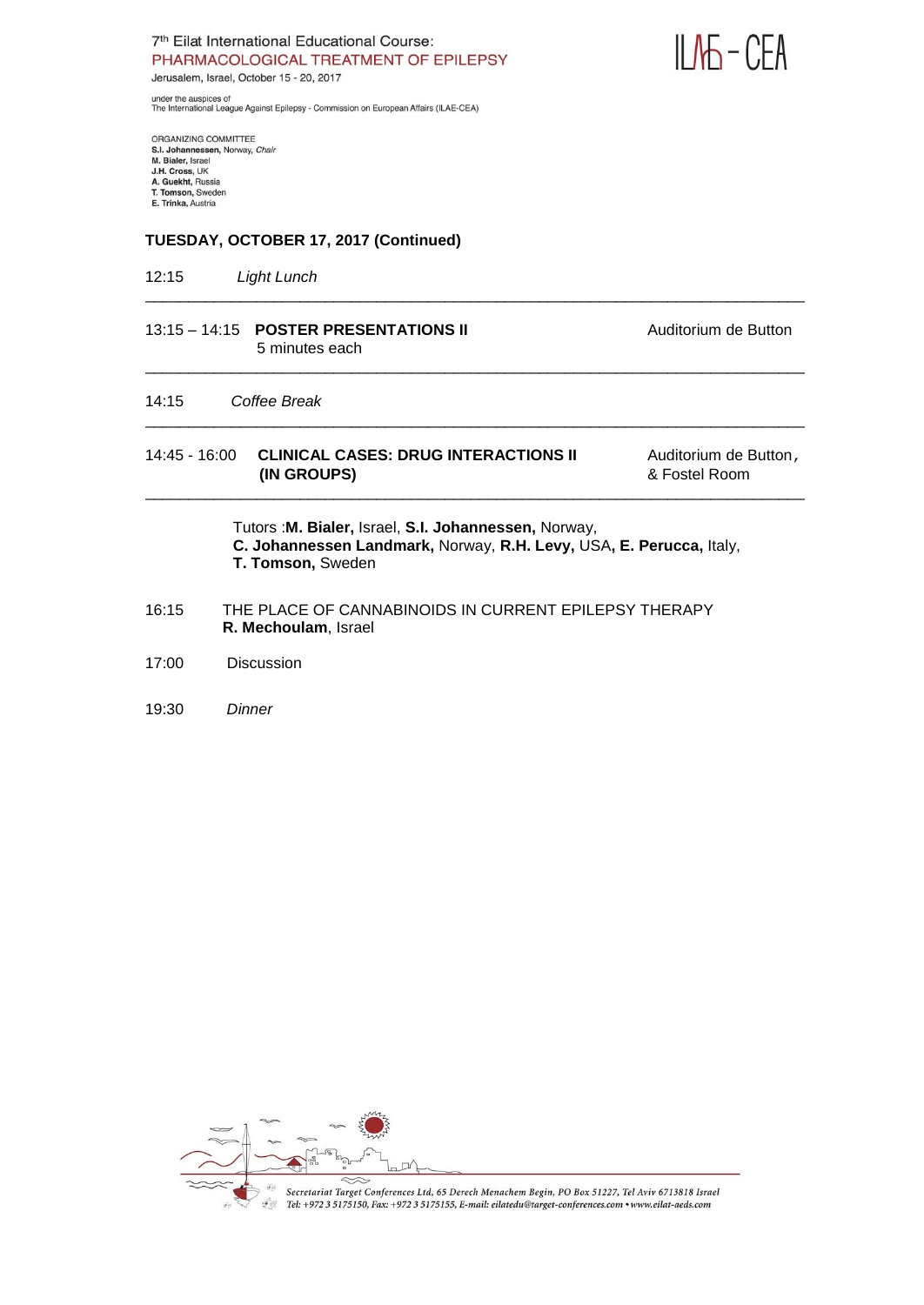

under the auspices of<br>The International League Against Epilepsy - Commission on European Affairs (ILAE-CEA)

ORGANIZING COMMITTEE S.I. Johannessen, Norway, Chair M. Bialer, Israel J.H. Cross, UK A. Guekht, Russia<br>T. Tomson, Sweden E. Trinka, Austria

#### **WEDNESDAY, OCTOBER 18, 2017**

# 08:30 - 12:30 Session IV: Session IV: Auditorium de Button  **ASSESSING EFFICACY AND SAFETY (1)** \_\_\_\_\_\_\_\_\_\_\_\_\_\_\_\_\_\_\_\_\_\_\_\_\_\_\_\_\_\_\_\_\_\_\_\_\_\_\_\_\_\_\_\_\_\_\_\_\_\_\_\_\_\_\_\_\_\_\_\_\_\_\_\_\_\_\_\_\_\_\_\_\_\_\_\_\_ Chairpersons: **E. Perucca,** Italy **T. Tomson,** Sweden 08:30 THE 4 PHASES OF DRUG DEVELOPMENT AND REGULATORY AFFAIRS **M. Bialer**, Israel 09:15 Discussion 09:30 CONTROLLED AND UNCONTROLLED TRIALS IN EPILEPSY **E. Perucca,** Italy 10:15 Discussion 10:30 *Coffee Break* 11:00 STATISTICAL PRINCIPLES APPLIED TO DESIGN AND ANALYSIS OF CLINICAL TRIALS **M. Bialer**, Israel and **E. Beghi,** Italy 11:30 Discussion 11:45 WHEN TO TREAT - AND WITH WHAT DOSAGE? **T. Tomson,** Sweden 12:15 Discussion 12:30 *Light Lunch* \_\_\_\_\_\_\_\_\_\_\_\_\_\_\_\_\_\_\_\_\_\_\_\_\_\_\_\_\_\_\_\_\_\_\_\_\_\_\_\_\_\_\_\_\_\_\_\_\_\_\_\_\_\_\_\_\_\_\_\_\_\_\_\_\_\_\_\_\_\_\_\_\_\_\_\_\_ 13:30 - 14.30 **POSTER PRESENTATIONS III** Auditorium de Button

\_\_\_\_\_\_\_\_\_\_\_\_\_\_\_\_\_\_\_\_\_\_\_\_\_\_\_\_\_\_\_\_\_\_\_\_\_\_\_\_\_\_\_\_\_\_\_\_\_\_\_\_\_\_\_\_\_\_\_\_\_\_\_\_\_\_\_\_\_\_\_\_\_\_\_\_\_

 5 minutes each \_\_\_\_\_\_\_\_\_\_\_\_\_\_\_\_\_\_\_\_\_\_\_\_\_\_\_\_\_\_\_\_\_\_\_\_\_\_\_\_\_\_\_\_\_\_\_\_\_\_\_\_\_\_\_\_\_\_\_\_\_\_\_\_\_\_\_\_\_\_\_\_\_\_\_\_\_

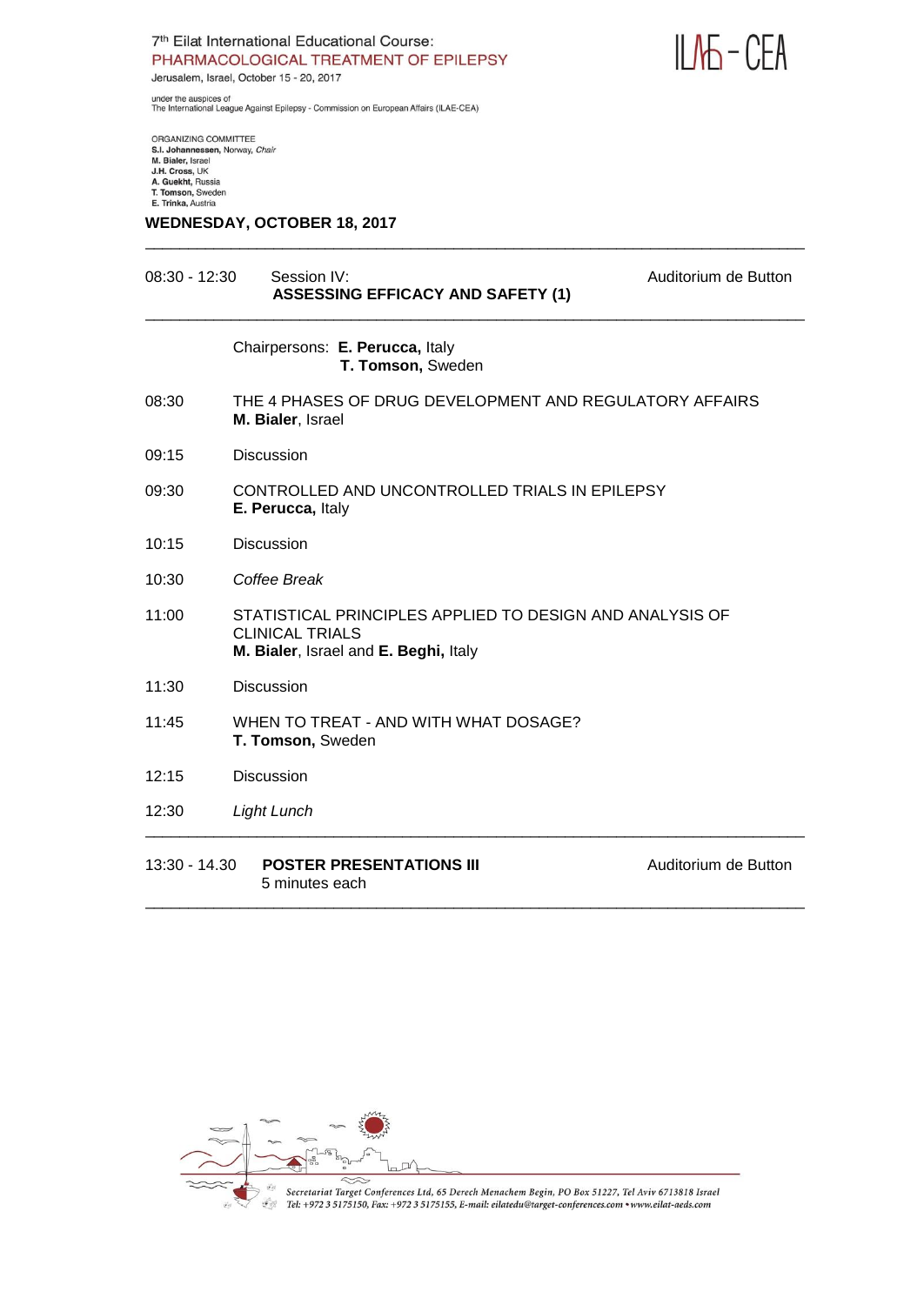

under the auspices of<br>The International League Against Epilepsy - Commission on European Affairs (ILAE-CEA)

ORGANIZING COMMITTEE S.I. Johannessen, Norway, Chair M. Bialer, Israel<br>J.H. Cross, UK A. Guekht, Russia<br>T. Tomson, Sweden E. Trinka, Austria

### **WEDNESDAY, OCTOBER 18, 2017 (continued)**

#### 14:30 - 16:30 Session V: Auditorium de Button  **ASSESSING EFFICACY AND SAFETY (2)**

Chairpersons: **E. Trinka,** Austria  **T. Tomson,** Sweden

- 14:30 PREGNANCY AND BREAST-FEEDING **T. Tomson,** Sweden
- 15:00 Discussion
- 15:15 CRITICAL INTERPRETATION OF DRUG TRIALS IN EPILEPSY **E. Perucca,** Italy

\_\_\_\_\_\_\_\_\_\_\_\_\_\_\_\_\_\_\_\_\_\_\_\_\_\_\_\_\_\_\_\_\_\_\_\_\_\_\_\_\_\_\_\_\_\_\_\_\_\_\_\_\_\_\_\_\_\_\_\_\_\_\_\_\_\_\_\_\_\_\_\_\_\_\_\_\_

\_\_\_\_\_\_\_\_\_\_\_\_\_\_\_\_\_\_\_\_\_\_\_\_\_\_\_\_\_\_\_\_\_\_\_\_\_\_\_\_\_\_\_\_\_\_\_\_\_\_\_\_\_\_\_\_\_\_\_\_\_\_\_\_\_\_\_\_\_\_\_\_\_\_\_\_\_

- 16:15 Discussion and assignments for the Journal Club
- 17:00 *Late afternoon walking tour (to depart directly after sessions)*

#### **19:30 Dinner**

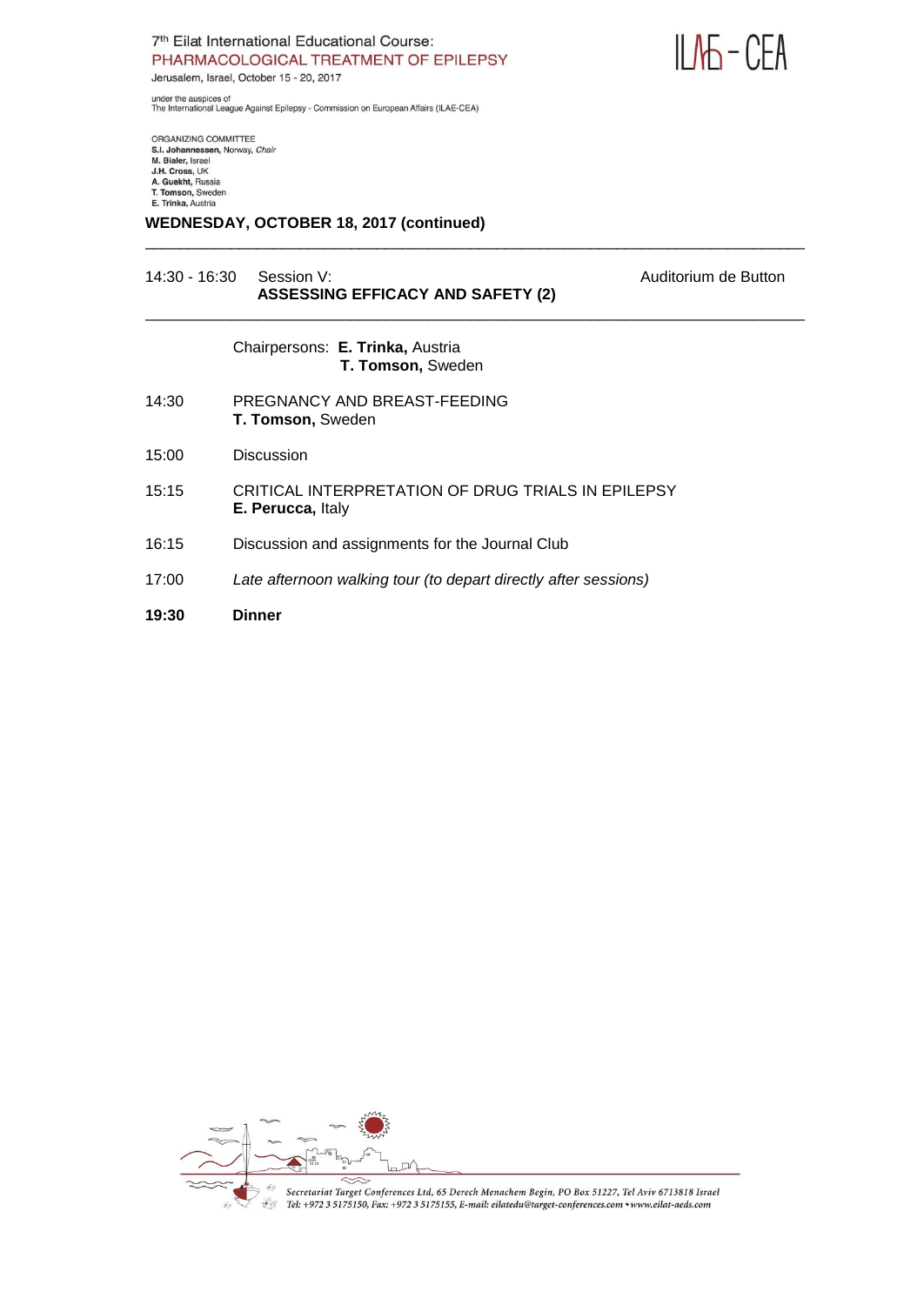



under the auspices of<br>The International League Against Epilepsy - Commission on European Affairs (ILAE-CEA)

ORGANIZING COMMITTEE<br>S.I. Johannessen, Norway, *Chair*<br>M. Bialer, Israel<br>J.H. Cross, UK<br>A. Guekht, Russia<br>T. Tomson, Sweden<br>E. Trinka, Austria

#### **THURSDAY, OCTOBER 19, 2017**

| $08:30 - 09:15$<br>Session VI:<br><b>ASSESSING EFFICACY AND SAFETY (3)</b> |                                                                          | Auditorium de Button |  |
|----------------------------------------------------------------------------|--------------------------------------------------------------------------|----------------------|--|
|                                                                            | Chairpersons: M. Koepp, UK,<br>M. Neufeld, Israel                        |                      |  |
| 08:30                                                                      | ADVERSE EFFECTS OF ANTIEPILEPTIC DRUGS<br>E. Trinka, Austria             |                      |  |
| 09:00                                                                      | <b>Discussion</b>                                                        |                      |  |
| 09:15 – 10:15                                                              | <b>POSTER PRESENTATIONS IV</b><br>5 minutes each                         | Auditorium de Button |  |
| 10:15                                                                      | Coffee break                                                             |                      |  |
|                                                                            | $10:45 - 17:45$ Session VII:<br><b>OPTIMIZING MEDICAL MANAGEMENT (1)</b> | Auditorium de Button |  |
|                                                                            | Chairpersons: J.H. Cross, UK<br>M. Koepp, UK                             |                      |  |
| 10:45                                                                      | SPECIFICITIES OF TRIAL DESIGN FOR CHILDREN<br>J.H. Cross, UK             |                      |  |
| 11:30                                                                      | <b>Discussion</b>                                                        |                      |  |
| 11:45                                                                      | SELECTION OF DRUGS FOR INITIAL TREATMENT OF CHILDREN<br>J.H Cross, UK    |                      |  |
| 12:15                                                                      | <b>Discussion</b>                                                        |                      |  |
| 12:30                                                                      | <b>Light Lunch</b>                                                       |                      |  |
| 13:30                                                                      | SELECTION OF DRUGS FOR INITIAL TREATMENT OF ADULTS<br>E. Trinka, Austria |                      |  |
| 14:00                                                                      | <b>Discussion</b>                                                        |                      |  |

\_\_\_\_\_\_\_\_\_\_\_\_\_\_\_\_\_\_\_\_\_\_\_\_\_\_\_\_\_\_\_\_\_\_\_\_\_\_\_\_\_\_\_\_\_\_\_\_\_\_\_\_\_\_\_\_\_\_\_\_\_\_\_\_\_\_\_\_\_\_\_\_\_\_\_\_\_

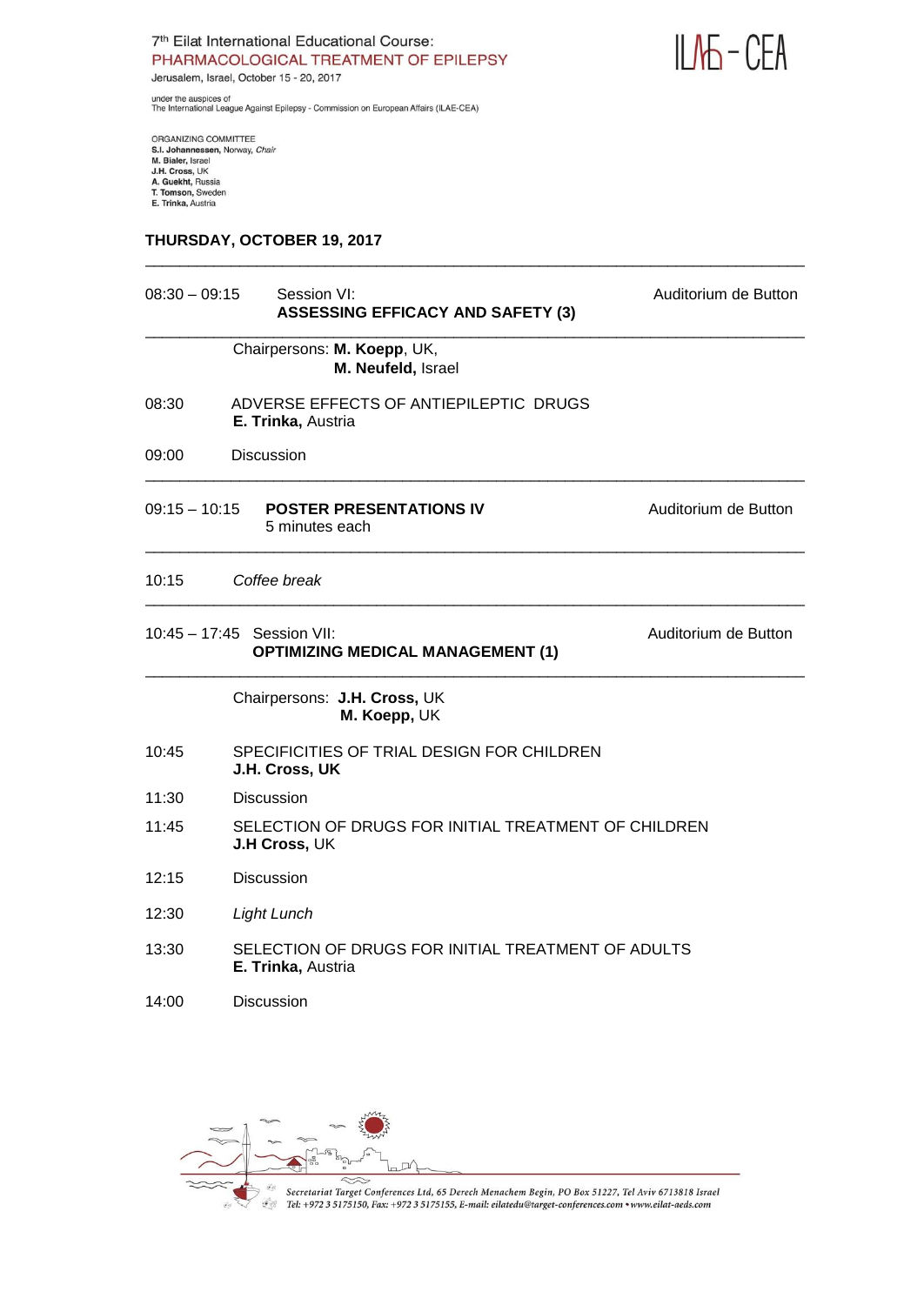



under the auspices of<br>The International League Against Epilepsy - Commission on European Affairs (ILAE-CEA)

ORGANIZING COMMITTEE<br>S.I. Johannessen, Norway, Chair M. Bialer, Israel<br>J.H. Cross, UK A. Guekht, Russia<br>T. Tomson, Sweden E. Trinka, Austria

#### **THURSDAY, OCTOBER 19, 2017 (Continued)**

- 14:15 WHAT STRATEGY WHEN THE INITIAL DRUG FAILS **E. Beghi,** Italy
- 14:45 Discussion
- 15:00 *Coffee break*
- 15:30 THE MEDICAL TREATMENT OF CHRONIC EPILEPSY **M. Koepp,** UK
- 16:00 Discussion
- 16:15 SEVERE CHILDHOOD EPILEPSIES **F. Vigevano,** Italy
- 16:45 Discussion
- 17:00 SEIZURE AGGRAVATION BY ANTIEPILEPTIC DRUGS **E. Perucca,** Italy
- 17:30 Discussion
- 17:45 TERMINATION OF AED THERAPY IN SEIZURE FREE PATIENTS **M. Koepp,** UK
- 18:15 Discussion
- 19:30 *Dinner*

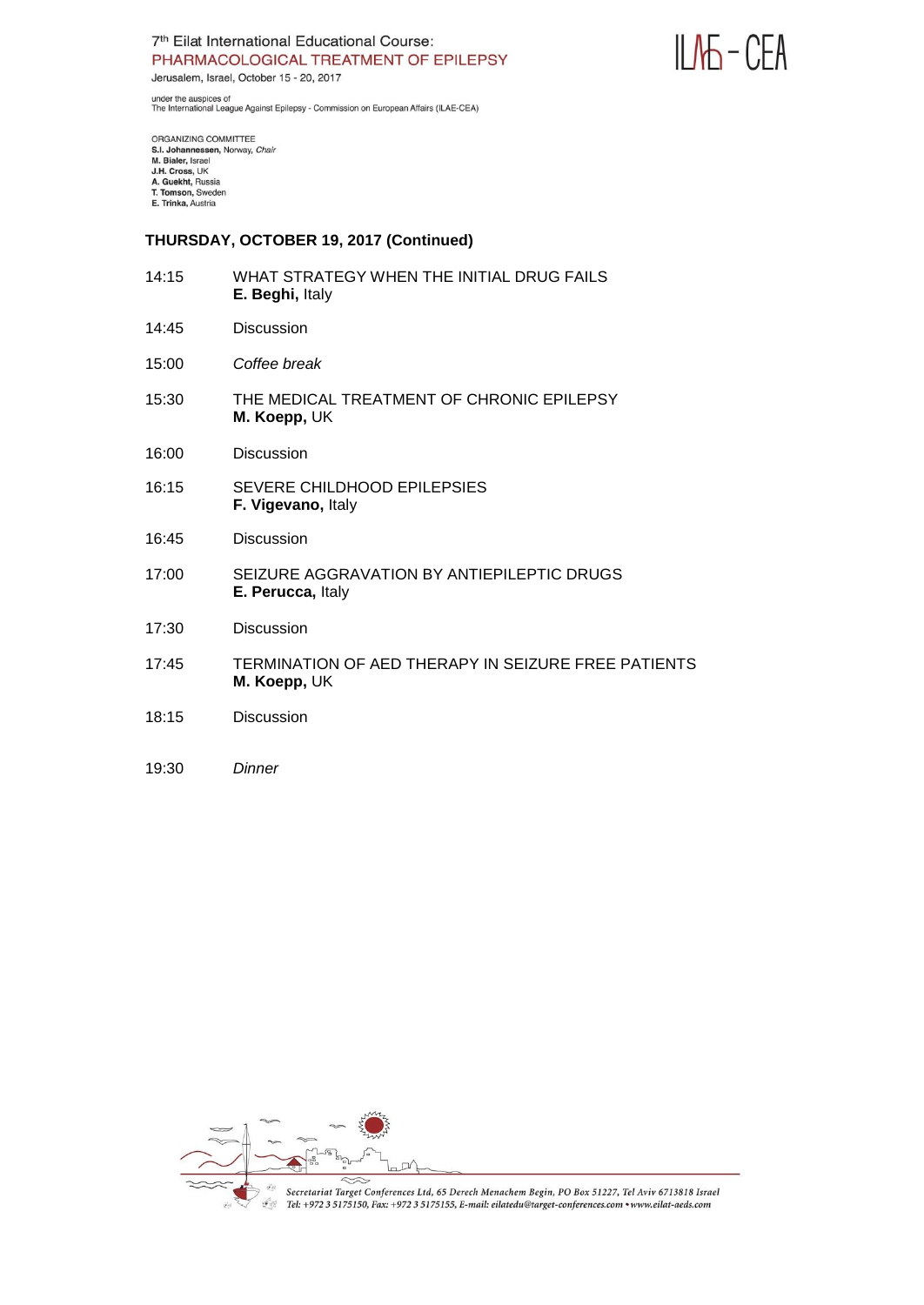

under the auspices of<br>The International League Against Epilepsy - Commission on European Affairs (ILAE-CEA)

ORGANIZING COMMITTEE S.I. Johannessen, Norway, Chair M. Bialer, Israel<br>J.H. Cross, UK A. Guekht, Russia<br>T. Tomson, Sweden E. Trinka, Austria

#### **FRIDAY, OCTOBER 20, 2017**

# 08:30 – 12:45 Session VIII: Auditorium de Button  **OPTIMIZING MEDICAL MANAGEMENT (2): SPECIAL SITUATIONS/SPECIAL GROUPS**

| Chairpersons: E. Trinka, Austria |  |
|----------------------------------|--|
| F. Vigevano, Italy               |  |

- 08:30 META-ANALYSIS: ADVANTAGES AND LIMITATIONS **E. Beghi,** Italy
- 09:00 Discussion
- 9:15 STATUS EPILEPTICUS AND ACUTE REPETITIVE SEIZURES **E. Trinka,** Austria

\_\_\_\_\_\_\_\_\_\_\_\_\_\_\_\_\_\_\_\_\_\_\_\_\_\_\_\_\_\_\_\_\_\_\_\_\_\_\_\_\_\_\_\_\_\_\_\_\_\_\_\_\_\_\_\_\_\_\_\_\_\_\_\_\_\_\_\_\_\_\_\_\_

\_\_\_\_\_\_\_\_\_\_\_\_\_\_\_\_\_\_\_\_\_\_\_\_\_\_\_\_\_\_\_\_\_\_\_\_\_\_\_\_\_\_\_\_\_\_\_\_\_\_\_\_\_\_\_\_\_\_\_\_\_\_\_\_\_\_\_\_\_\_\_\_\_

- 9:45 Discussion
- 10:00 Coffee break
- 10:30 PEDIATRICS 1 F. Vigevano, **Italy**
- 11:00 Discussion
- 11:15 PEDIATRICS 2 **N. Specchio,** Italy
- 11:45 Discussion
- 12:00 EPILEPSY IN THE ELDERLY **M. Neufeld,** Israel
- 12:30 Discussion
- 12:45 *Light Lunch*

#### 13:45 **POSTER PRESENTATIONS V** Auditorium de Button 5 minutes each



Secretariat Target Conferences Ltd, 65 Derech Menachem Begin, PO Box 51227, Tel Aviv 6713818 Israel Tel: +972 3 5175150, Fax: +972 3 5175155, E-mail: eilatedu@target-conferences.com • www.eilat-aeds.com

\_\_\_\_\_\_\_\_\_\_\_\_\_\_\_\_\_\_\_\_\_\_\_\_\_\_\_\_\_\_\_\_\_\_\_\_\_\_\_\_\_\_\_\_\_\_\_\_\_\_\_\_\_\_\_\_\_\_\_\_\_\_\_\_\_\_\_\_\_\_\_\_\_\_\_\_\_

\_\_\_\_\_\_\_\_\_\_\_\_\_\_\_\_\_\_\_\_\_\_\_\_\_\_\_\_\_\_\_\_\_\_\_\_\_\_\_\_\_\_\_\_\_\_\_\_\_\_\_\_\_\_\_\_\_\_\_\_\_\_\_\_\_\_\_\_\_\_\_\_\_\_\_\_\_